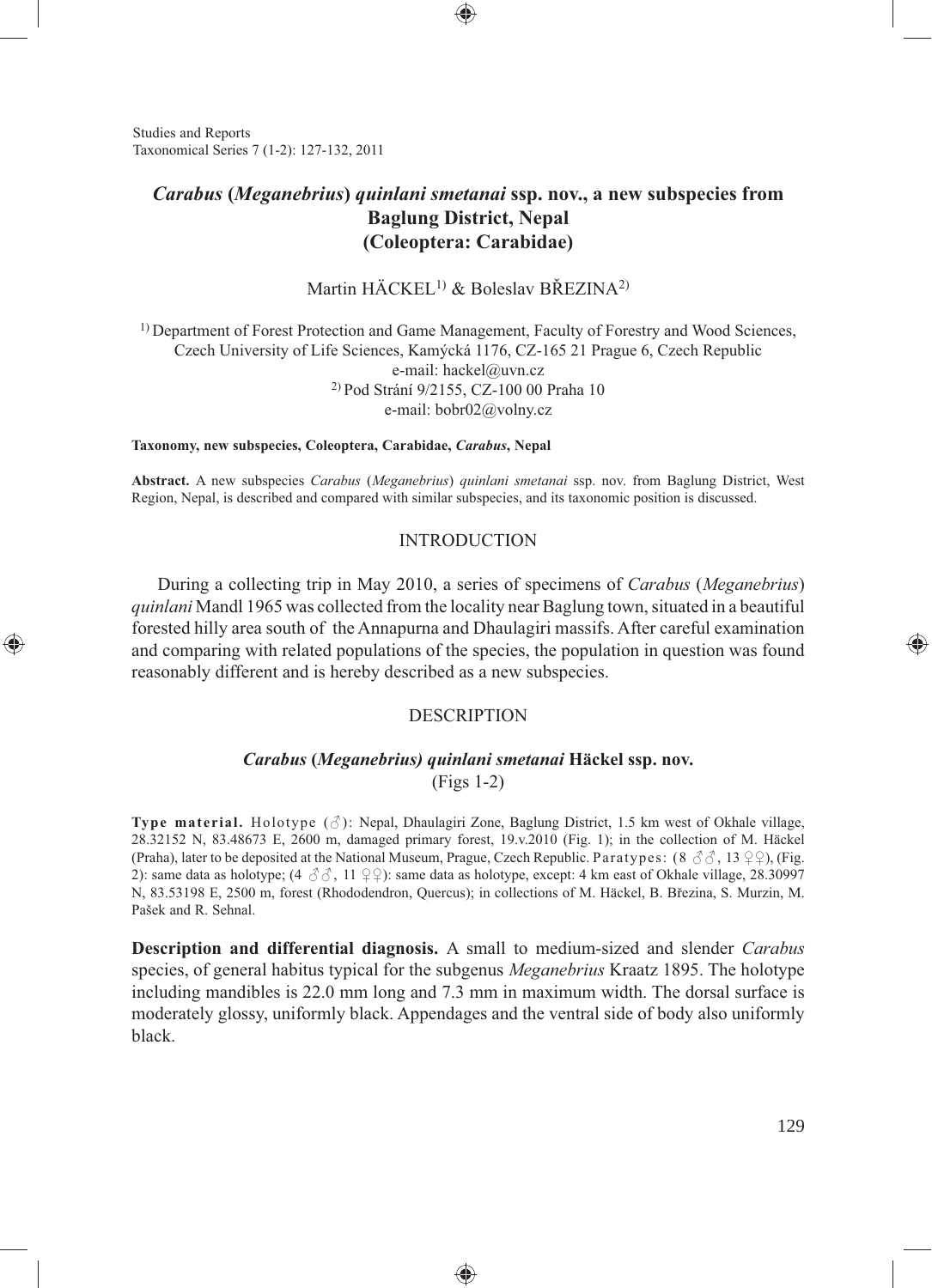



⊕



5

Fig. 1. *Carabus* (*Meganebrius*) *quinlani smetanai* HOLOTYPE male with aedeagus in lateral view.

Fig. 2. *Carabus* (*Meganebrius*) *quinlani smetanai* PARATYPE female.

Fig. 3. *Carabus* (*Meganebrius*) *quinlani quinlani* Mandl, 1965 (Nepal, Annapurna, Sikles range, upp. KyojoKharka N Sikles, 3000 m; type locality), male with aedeagus in lateral view.

Fig. 4. *Carabus* (*Meganebrius*) *quinlani quinlani* (NC-Nepal, Lamjung, betw. Palesangu & Barapokhari, 2250-2950 m; typical locality of the "himalchuliensis" form Lassalle, 1985), male with aedeagus in lateral view.

Fig. 5. *Carabus* (*Meganebrius*) *quinlani quinlani* (W-Nepal, Ghorapani, 2800- 3200m), male with aedeagus in lateral view.

Fig. 6. *Carabus* (*Meganebrius*) *quinlani quinlani* (W-Nepal, Mustang, Kali Ghandaki Khola, Kalopani, 2400m; typical locality of the "sirkungensis" form Blumenthal & Müting 1977), male with aedeagus in lateral view.

Fig. 7. Hills near Okhale village, habitat of *Carabus* (*Meganebrius*) *quinlani smetanai* ssp. nov.

◈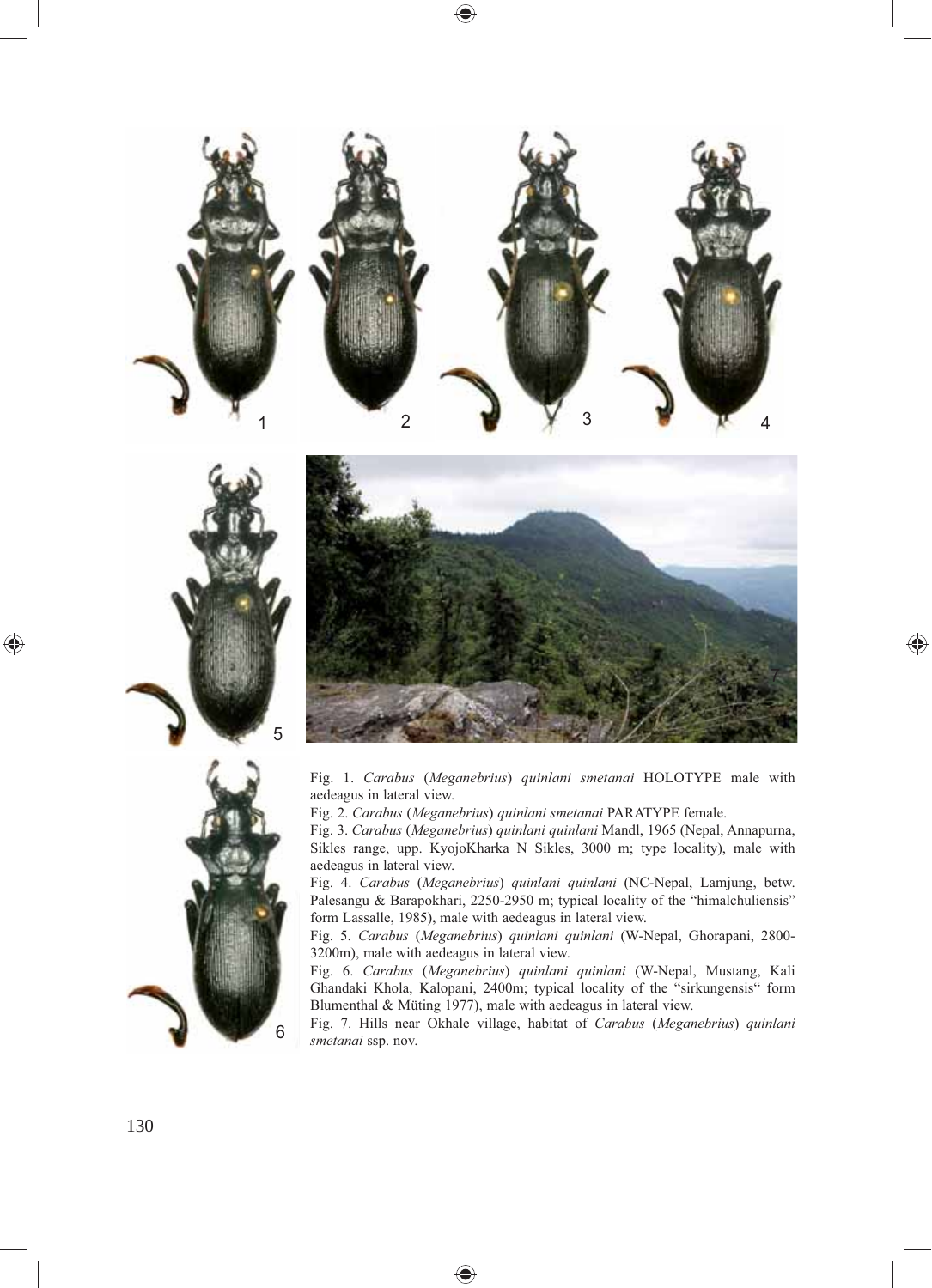

 $\bigoplus$ 

Fig. 8. *Carabus* (*Meganebrius*) *quinlani smetanai* ssp. nov., female in its natural habitat.



 $\bigoplus$ 

Fig. 9. Localities of *Carabus* (*Meganebrius*) *quinlani*.

 $\bigoplus$ 

 $\bigoplus$